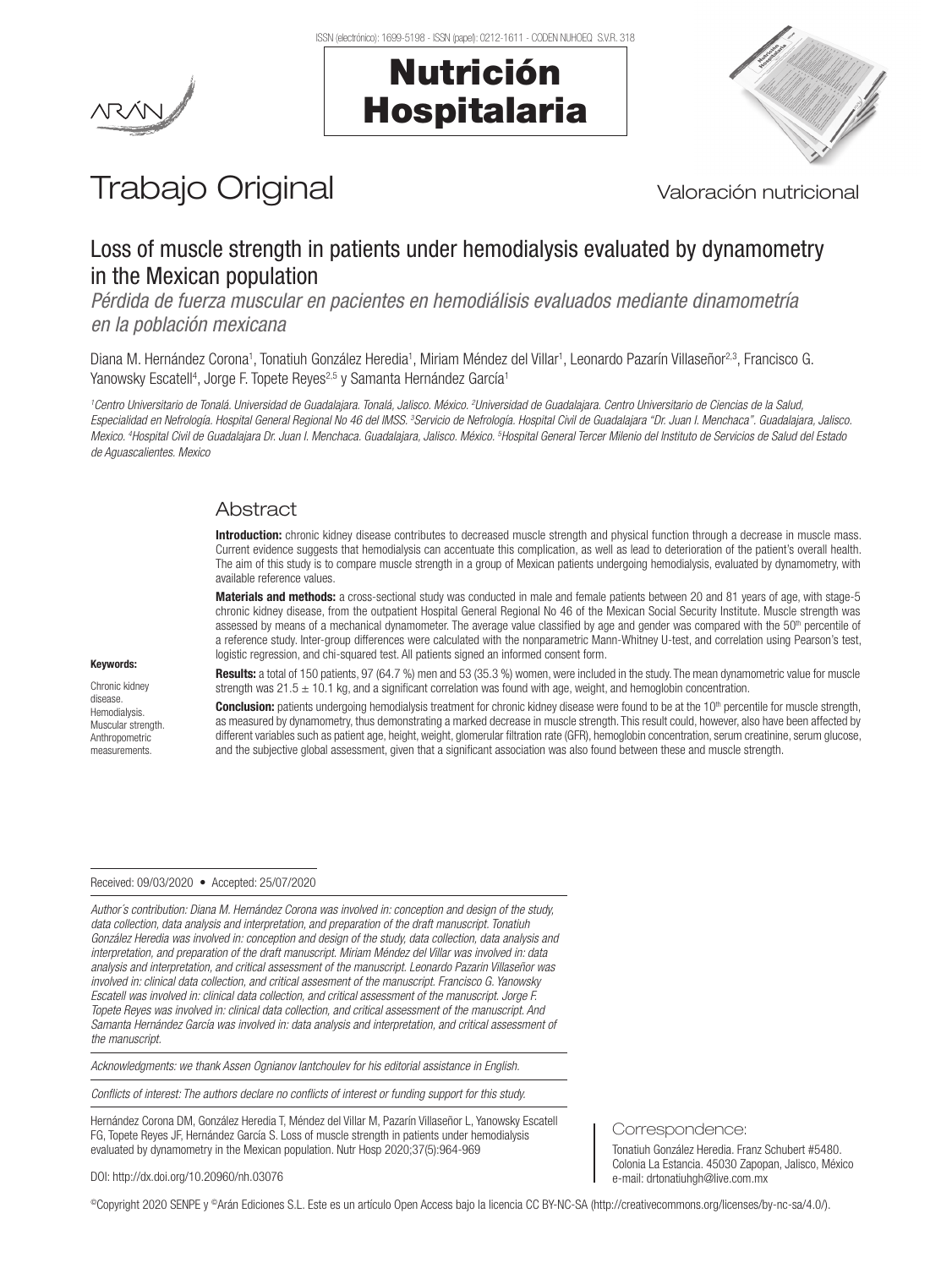# Resumen

Introducción: la enfermedad renal crónica contribuye a disminuir la fuerza muscular y la función física a través de una disminución de la masa muscular. De acuerdo con la evidencia, la hemodiálisis puede acentuar esta complicación, así como llevar al paciente a un deterioro del estado general de salud. El objetivo de la investigación fue comparar la fuerza muscular de pacientes con hemodiálisis, evaluada mediante dinamometría en una población mexicana, con los valores de referencia.

Material y métodos: se realizó un estudio transversal en pacientes masculinos y femeninos de 20 a 81 años, con enfermedad renal crónica en estadio 5, del área de consulta externa del Hospital General Regional No 46 del Instituto Mexicano del Seguro Social. La fuerza muscular se evaluó por medio de un dinamómetro mecánico. El valor promedio clasificado por rango de edad y género se comparó con el percentil 50 de un estudio de referencia. Las diferencias intergrupales se calcularon con la prueba no paramétrica de la U de Mann-Whitney y la correlación mediante la prueba de Pearson. Todos los pacientes firmaron la carta de consentimiento informado.

Resultados: la muestra del estudio fue de 150 pacientes, 97 (64,7 %) hombres y 53 (35,3 %) mujeres. De acuerdo con la dinamometría, la media fue de 21,5 ± 10,1 kg; se demostró una correlación significativa entre la edad, el peso y la hemoglobina.

Conclusión: se encontró que los pacientes con enfermedad renal crónica sometidos a hemodiálisis se encontraban en el percentil 10 de fuerza muscular, medido por dinamometría, lo que demuestra una disminución marcada de dicha fuerza muscular. Sin embargo, este resultado también podría verse afectado por diferentes variables, como la edad del paciente, la altura, el peso, la tasa de filtración glomerular (TFG), la concentración de hemoglobina, la creatinina sérica, la glucosa sérica y la evaluación global subjetiva, dado que se encontró una asociación significativa entre estos factores y la fuerza muscular.

#### Palabras clave: Enfermedad

renal crónica. Hemodiálisis. Fuerza muscular. Medidas antropométricas.

#### INTRODUCTION

Chronic kidney disease (CKD) is a pathology related to multiple etiologies; it can be defined as a structural or functional damage of the kidney (1). Studies indicate that there is no clear registry of the number of patients with kidney disease; however, diabetes has been reported as one of the most important predisposing factors for the development of this condition in Mexico, to such a degree that the number of people who suffer from CKD increases on a yearly basis. Diabetic nephropathy is currently the third most important cause of death in Mexico (2).

CKD is a condition characterized by a gradual loss of kidney function due to structural or functional abnormalities over the course of  $> 3$  months. CKD is classified based on cause, GFR category (G1-G5), and albuminuria category (A1-A3), abbreviated as ACR. Stage 5 is the final stage, where patients require supportive therapy either by hemodialysis or peritoneal dialysis. This final stage is called kidney failure and occurs when the glomerular filtration rate (GFR) falls below  $<$  15 mL/min/1.73 m<sup>2</sup> (2,3).

Although GFR is only one component of renal excretory function, it is commonly accepted as the best overall index of renal function, given that it usually decreases after some type of structural damage. In CKD, most kidney functions decrease in parallel with the decreasing GFR (4). In most cases, if hemodialysis treatment is not initiated, patients die within a period of one to two weeks, and this period may even be shortened to less than 3 days in older adults (5).

Advanced CKD is a proinflammatory condition in which chronic inflammation contributes to decreased muscle strength and physical function through a reduction in muscle mass (6). High ultrafiltration rates can lead to hypotension and poorer health overall, thus having also a negative impact on muscle strength (7).

Patients undergoing hemodialysis tend to develop muscle wasting, decreased cardiorespiratory capacity and malnutrition, all of which are also associated with chronic diseases such as systemic arterial hypertension (SAH), anemia, dyslipidemia, type-2 diabetes mellitus (T2DM), coronary artery disease (CAD), and years of disease progression. These factors may also play some role in the reduction of muscle mass observed in these patients (8). Reduced exercise capacity is another factor which causes these individuals to be less active, and consequently to have poorer physical function (6).

Many factors may contribute to this decrease in muscle strength, such as muscle atrophy and a decreased ability to generate muscle strength or a decreased ability of the central nervous system to activate the necessary functional mechanisms. Observations show that patients who undergo dialysis treatment tend to have certain structural alterations in their muscle tissue when compared to the general population. These changes are especially evident in type-II fast-twitch fibers (contraction), which develop structural and mitochondrial anomalies comparable to those found in certain myopathies.

Decreased muscle strength, myopathy or uremic neuropathy are all consequences of elevated serum levels of calcium, urea, and hydrogen ions, as well as low levels of carnitine and/or secondary hyperparathyroidism. Chronic uremia is considered to be the factor that affects muscle function the most. Myopathy can also develop in the presence of vitamin D metabolism disorders, high serum calcium levels, prolonged inactivity, malnutrition, or inadequate dialysis (9,10).

#### **OBJECTIVE**

This study aimed to compare muscle strength, as measured by dynamometry, in a group of Mexican patients undergoing hemodialysis with available reference values, and to determine the association between dynamometry and age, height, weight, glomerular filtration rate, urea, creatinine, glucose, cholesterol, triglycerides, hemoglobin concentration, and subjective global assessment.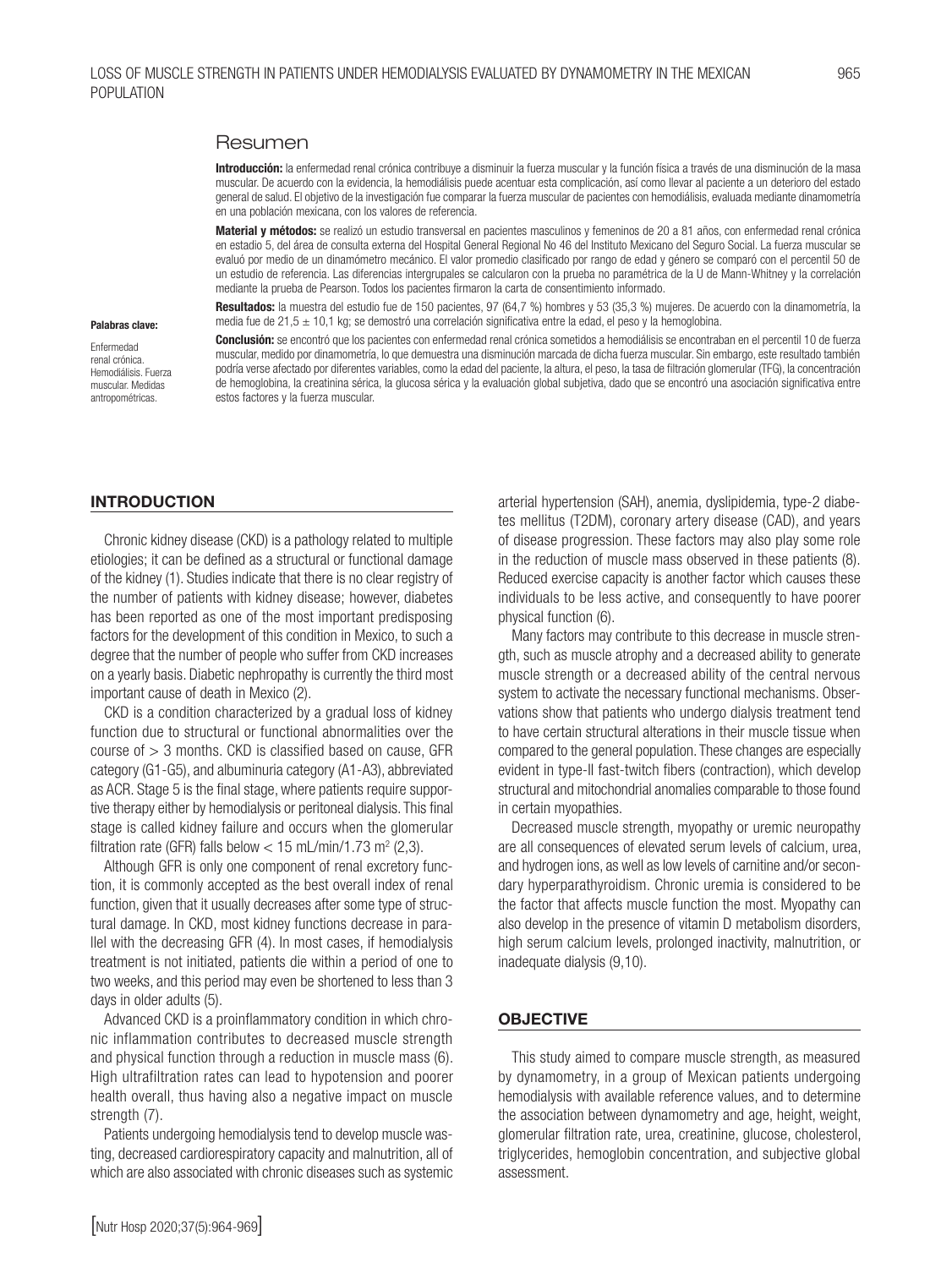#### MATERIALS AND METHODS

#### STUDY DESIGN

A cross-sectional study was conducted with the participation of 150 patients with CKD, undergoing hemodialysis treatment. The sample size was obtained using convenience sampling, a non-probabilistic sampling technique, in order to recruit patients with stage-5 CKD. The participants in question, both men and women, were included if they were between 20 and 81 years of age and were attending the outpatient service of the Nephrology Department of Hospital General Regional No 46 of the Mexican Institute of Social Security, in Guadalajara, Jalisco, between January and July of 2018.

#### STUDY SUBJECTS

Any patient who met the selection criteria for stage-5 chronic kidney disease, and who was also currently undergoing hemodialysis, was recruited into the study (GFR  $<$  15 mL/min/1.73 m<sup>2</sup>). Any patients with an active infection, an active neoplastic process, receiving nutritional support, consuming any type of supplement or who required intensive care were excluded from participating.

After the patient selection process, a member of the research team provided a detailed explanation of the study to the volunteers, along with the advantages of participating and information relating to their results at the end of the investigation.

The study was carried out on a date that did not overlap or interfere with the patient´s hemodialysis treatment, and dynamometry was performed using the patient's right arm.

The study was approved by the Ethics Committee. The study conforms to the provisions set forth by the Declaration of Helsinki in 1995 (as revised in Fortaleza, 2013). Each patient received and signed an informed consent form, which contained all pertinent information related to the study.

# VARIABLES

#### Clinical measurements

The medical history of each patient was reviewed by a researcher who obtained all the relevant clinical data. Glomerular filtration rate (GFR), creatinine, urea, hemoglobin concentration (male  $\leq 13$  g/ dL and female  $\leq$  12 g/dL, to rule out anemia) (17), glucose, total cholesterol, triglycerides, and subjective global assessment, which includes certain clinical manifestations such as dizziness, muscular weakness, vomiting, diarrhea and constipation, were obtained with the intention of identifying any associated comorbidities and any associated pharmacological treatment for each patient.

#### Anthropometric measurements

Body weight was measured using an Omron® brand bioelectric impedance scale. Height was evaluated with the subjects in a standing position; their chin was elevated so that the lower edge of the orbital cavity was horizontally aligned with the upper part of the ear/Frankfurt plane. Height was measured using a Seca® stadiometer. Body mass index (BMI) was calculated as the body weight divided by the height squared (kg/m<sup>2</sup>), which was classified according to the parameters of the 2005 Australian Guide, which states that BMI is considered to be 23-26 while undergoing dialysis (11).

Triceps skinfold thickness was measured with a Slim Guide® brand plicometer, according to the ISAK protocol. The average arm circumference was measured with a Seca® brand fiberglass tape measure.

Muscle strength was measured in the right arm before the hemodialysis session using a Smedley III hand-held dynamometer (mechanical), with a precision of 2 kg. The patients were instructed to stand with both arms extended towards the sides of the body with the dynamometer facing forward. They were then instructed to grasp the dynamometer with maximum strength for a sustained muscular contraction of 3 seconds to record the maximum value. Three similar tests were carried out with a rest period of at least one minute between each test. The mean of the 3 values was taken to be the final value. The  $5<sup>th</sup>$ ,  $10<sup>th</sup>$ ,  $25<sup>th</sup>$ ,  $50<sup>th</sup>$ , 75<sup>th</sup>, 90<sup>th</sup> and 95<sup>th</sup> percentiles were calculated for both men and women and were adjusted for age groups. The average values of each age group and for each sex was compared against the 50<sup>th</sup> percentile of a reference population (12).

#### STATISTICAL ANALYSIS

Results were analyzed using the SPSS statistical software, version 21 (SPSS, Inc., Chicago, IL, USA). Inter-group differences were calculated using the nonparametric Mann-Whitney U-test. The normal distribution of variables was analyzed with the Kolmogorov-Smirnov test. The associations between dynamometry and age, weight, height, BMI, triceps skinfold thickness, GFR, creatinine, urea, glucose, total cholesterol, triglycerides, SGA and hemoglobin were evaluated using Pearson's correlation coefficient for normal and non-normal variables. A multiple linear regression model was constructed to determine the factors related to muscular strength. A value of *p* < 0.05 was considered statistically significant. The chi-squared test was used to evaluate the association between qualitative variables.

#### RESULTS

Initially, a total of 176 patients undergoing hemodialysis were considered for inclusion in the study, of whom 16 were excluded because they did not meet the inclusion criteria, and another 10 refused to participate. The remaining 150 patients were included in the study.

The characteristics of the study population were as follows: 97 (64.7 %) men and 53 (35.3 %) women, with an average age of 44  $\pm$  16.8 years; average body weight was 67.9  $\pm$  16.9 kg,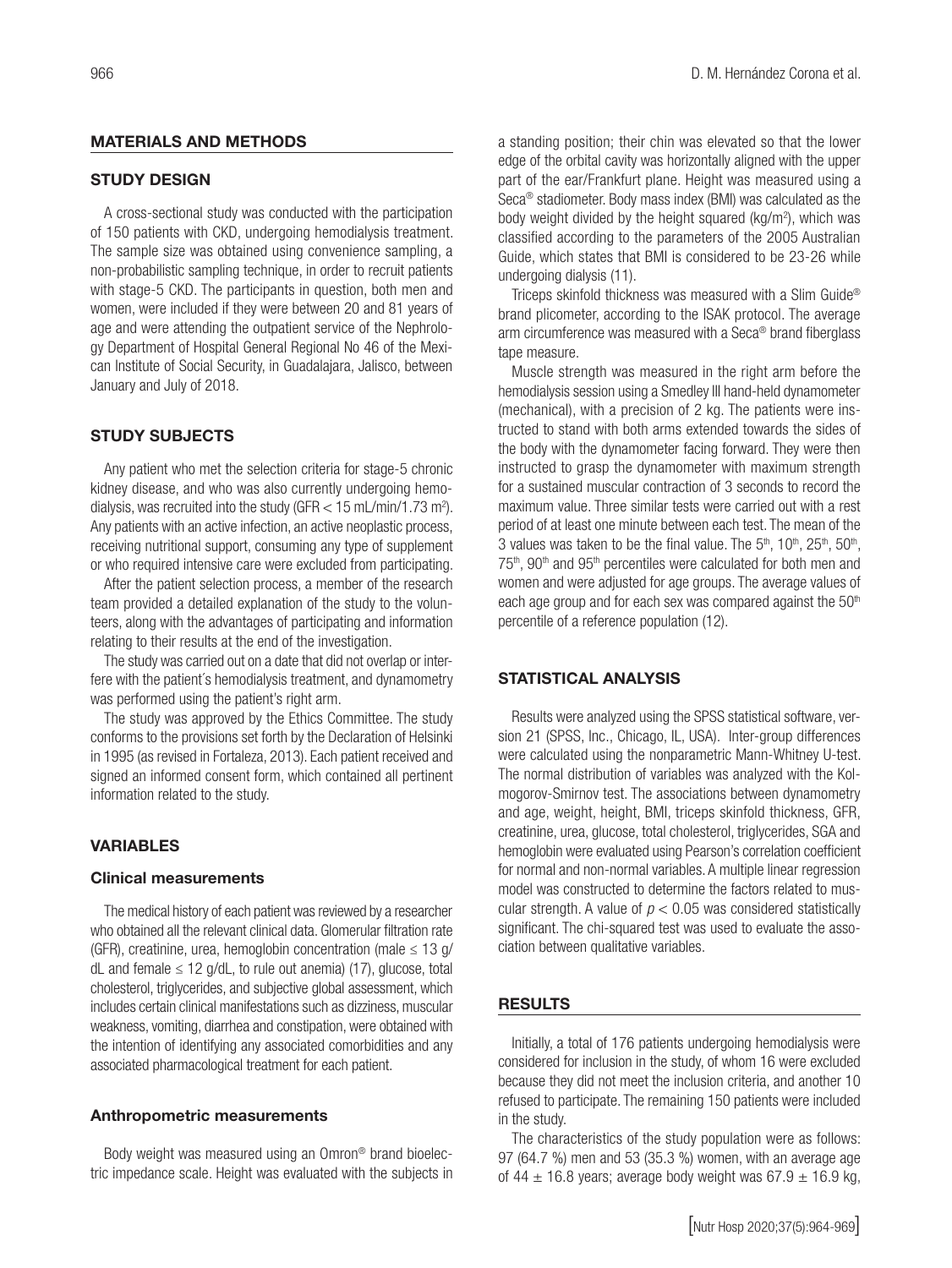with a GFR of  $5.4 \pm 2.3$  mL/min/ 1.73 m<sup>2</sup> and with creatinine and urea values of  $11.0 \pm 3.9$  and  $114 \pm 56.7$  mmol/L, respectively. Table I shows the anthropometric and biochemical variables of the study population. The rest of the variables are shown in table I. The average date of diagnosis was  $2010 \pm 6$  years, thus the time from diagnosis was approximately 8 years on average.

| <b>Variable</b>                          | <b>Measurement</b> |  |  |
|------------------------------------------|--------------------|--|--|
| Age (years)                              | $44.1 \pm 16.9$    |  |  |
| Weight (kg)                              | $67.9 \pm 16.9$    |  |  |
| Height (cm)                              | $164.2 \pm 10.5$   |  |  |
| Body mass index (kg/m <sup>2</sup> )     | $24.8 \pm 5.5$     |  |  |
| Dynamometry - Women (kg)                 | $12.9 \pm 4.9$     |  |  |
| Dynamometry - Men (kg)                   | $26.2 + 9.1$       |  |  |
| Triceps skinfold thickness (mm)          | $7.5 \pm 5.0$      |  |  |
| Mid-upper arm circumference - Women (cm) | $20.8 \pm 11.5$    |  |  |
| Mid-upper arm circumference - Men (cm)   | $20.9 \pm 11.2$    |  |  |
| Glomerular filtration rate (mL/min)      | $5.4 + 2.3$        |  |  |
| Creatinine (umol/L)                      | $970 \pm 340$      |  |  |
| Urea (mmol/L)                            | $18.98 \pm 9.44$   |  |  |
| Hemoglobin - male (g/dL)                 | $10.4 \pm 1.8$     |  |  |
| Hemoglobin - female (g/dL)               | $9.6 \pm 2.1$      |  |  |
| Glucose (mmol/L)                         | $5.62 \pm 2.5$     |  |  |
| Total cholesterol (mmol/L)               | $3.57 \pm 0.83$    |  |  |
| Triglycerides (mmol/L)                   | $1.27.0 \pm 0.6$   |  |  |

|           | <b>Table I.</b> Anthropometric and biochemical |  |  |  |  |
|-----------|------------------------------------------------|--|--|--|--|
| variables |                                                |  |  |  |  |

Patients were found to be taking the following pharmacological treatments: iron, 26 (17 %); erythropoietin, 51 (34 %); antihypertensive treatment, 134 (89 %); diuretics, 16 (10.6 %); proton-pump inhibitors, 23 (15 %); insulin, 18 (12 %); calcitriol, 17 (11 %); vitamin B complex, 116 (77 % ); and folic acid, 63 (42 %). Only two (1.3 %) patients were treated with prednisone whereas only 4 (2.6 %) were receiving pravastatin.

Hemoglobin concentration tests revealed that 104 (69 %) patients had anemia, 71 men (68 %) and 33 women (32 %). The groups were further evaluated according to body composition and BMI, with 58 % of the population within the normal weight range while 25.3 % was considered overweight, 10.7 % obese and 6 % malnourished. Some of the most common comorbidities found in this population of patients were: SAH, which was found in 133 (88.7 %) of the patient sample; and T2DM, found in 51 (34 %) of the population. On the other hand, 17 (11.3 %) were found to have no comorbidities. Both patients with SAH and T2DM, however, showed signs of diminished muscular strength with no significant difference between these two groups.

Average muscle strength, as measured by dynamometry, was  $26.2 \pm 9.1$  kg for men and  $12.9 \pm 4.9$  kg for women. In all, 97.9 % of the evaluated men, and 100 % of the women presented a muscle strength which was lower than the  $50<sup>th</sup>$  percentile of the reference values. These data are shown in table II.

Regarding the results of the muscular strength assessment, 92.3 % of the patients were within the  $10<sup>th</sup>$  percentile. Table II shows the comparison between the reference dynamometric values  $(50<sup>th</sup>)$ percentile) published by Schlüssel and collaborators (12), versus the average dynamometric values observed in this study. The results are categorized by age and sex. Statistically significant differences were found in both men and women, across all age ranges.

Dynamometric values correlated strongly and were statistically significant for age, weight, height, glomerular filtration rate,

| Age category | Grip strength  | -- -- -- -- -- - - -<br><b>Men</b> |             |         | <b>Women</b> |             |         |  |
|--------------|----------------|------------------------------------|-------------|---------|--------------|-------------|---------|--|
| (years)      | (kg)           | $\mathsf{n}$                       | <b>Mean</b> | $p^*$   | $\mathsf{n}$ | <b>Mean</b> | $p^*$   |  |
| $20 - 29$    | p 50           | 27                                 | 45.1        | < 0.001 | 16           | 27.4        | < 0.001 |  |
|              | Measured value |                                    | 30.4        |         |              | 15.7        |         |  |
| $30 - 39$    | p 50           | 24                                 | 45.8        | < 0.001 | 7            | 27.6        | 0.001   |  |
|              | Measured value |                                    | 26.2        |         |              | 13.7        |         |  |
| 40-49        | p 50           | 8                                  | 42.5        | < 0.05  | 10           | 26.9        | < 0.001 |  |
|              | Measured value |                                    | 29.4        |         |              | 11.7        |         |  |
| 50-59        | p 50           | 16                                 | 41.4        | < 0.001 | 8            | 24.3        | < 0.001 |  |
|              | Measured value |                                    | 26.3        |         |              | 11.8        |         |  |
| 60-69        | p 50           | 12                                 | 37.0        | < 0.001 | 8            | 21.7        | < 0.001 |  |
|              | Measured value |                                    | 21.6        |         |              | 11.9        |         |  |
| $\geq 70$    | p 50           | 10                                 | 32.1        | < 0.001 | 4            | 16.8        | < 0.05  |  |
|              | Measured value |                                    | 17.4        |         |              | 8.3         |         |  |

# Table II. Comparison of grip strength with mean reference values, categorized by age and sex

*\*Mann-Whitney U-Test; p 50: percentile 50.*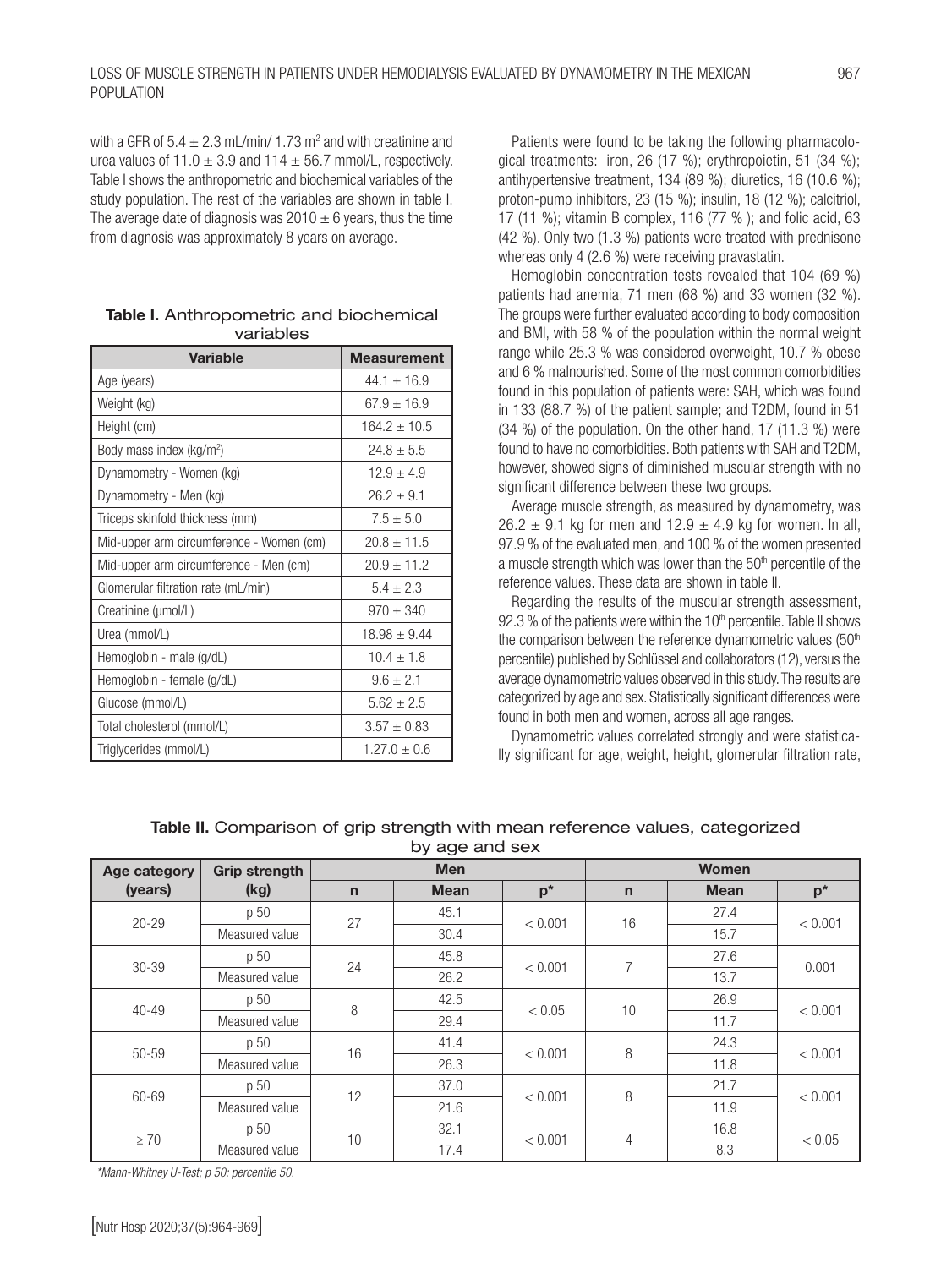hemoglobin, creatinine, glucose and subjective global assessment; the results are shown in table III.

Table IV shows the results of the multiple linear regression. This model explains the results of 45.8 %, which demonstrates that height, glomerular filtration rate, creatinine, and hemoglobin have a significant impact on the dynamometric values of muscular strength.

Table V shows the qualitative variable analysis. Statistically significant correlations were found for the following variables: sex vs. BMI, diabetes vs. muscular weakness, glucose vs. muscular weakness, and dynamometry vs. hypertension.

#### Table III. Statistically significant correlations between dynamometry and the evaluated variables

| <b>Variables</b>                | <b>Correlation</b><br>coefficient | р     |
|---------------------------------|-----------------------------------|-------|
| Age (years)                     | $-0.279$                          | 0.001 |
| Weight (kg)                     | 0.357                             | 0.000 |
| Height (cm)                     | 0.552                             | 0.000 |
| BMI (kg/m <sup>2</sup> )        | 0.092                             | 0.262 |
| GFR (mL/min)                    | $-0.226$                          | 0.005 |
| Triceps skinfold thickness (mm) | $-0.08$                           | 0.357 |
| Creatinine (mmol/L)             | 0.468                             | 0.000 |
| Urea (umol/L)                   | 0.147                             | 0.078 |
| Hemoglobin (g/dL)               | 0.206                             | 0.025 |
| Glucose (mmol/L)                | $-0.217$                          | 0.01  |
| Cholesterol (mmol/L)            | $-0.147$                          | 0.247 |
| Triglycerides (mmol/L)          | $-0.057$                          | 0.654 |
| SGA                             | 0.269                             | 0.001 |

*BMI: body mass index; GFR: glomerular filtration rate; SGA: subjective global assessment.* 

# **DISCUSSION**

The results of this study demonstrate that patients with advanced CKD show a decrease in muscle strength. The overwhelming majority (92.3 %) were found to be within the  $10<sup>th</sup>$  percentile for muscular strength when compared to reference values; these results are similar to those found in a study conducted by Pinto AP et al.(12), who assessed muscle strength in patients undergoing hemodialysis by measuring grip strength before and after the hemodialysis session. Pinto AP et al. concluded that there was a significant decrease in muscle strength, with about half of the patients falling below the  $30<sup>th</sup>$  percentile and one third of them below the 10<sup>th</sup> percentile; The study concluded that, after dialysis, more than fifty percent of the patients were below the 30<sup>th</sup> percentile for muscle strength.

On the other hand, the most prevalent comorbidities in the study were SAH and T2DM. Our results demonstrated that patients with either SAH or T2DM showed decreased muscle strength. These results are consistent with those found by Amaral C de A et al.(14), who observed that a decrease in muscle strength, measured by means of a survey and dynamometry, was associated with morbidity and multimorbidity among adults in Rio Branco, Acre, Brazil. The study showed that muscle strength in men decreases with age and that this process tends to begin around age 40, and that men with low muscle strength are more likely to develop hypertension, diabetes, skeletal muscle disorders and multimorbidity.

Our results regarding the relationship between muscular strength and age concur with those found in a study carried out by the Nutritional Evaluation Laboratory of the Simón Bolívar University in Caracas, Venezuela, which describes the association between aging and a decrease in muscular strength and motor ability.

Regarding the relationship that exists between muscular strength and height, taller subjects were found to have greater muscular strength, on average, than those of smaller height. This observation was also described in an article published in the Journal of Physical Medicine and Rehabilitation, titled "Relationship between muscular strength and knee proprioception in asymptomatic patients."

| <b>Model</b>        |           | Non-standardized coefficients | <b>Standardized</b><br>coefficients | t        | p     |
|---------------------|-----------|-------------------------------|-------------------------------------|----------|-------|
|                     | B         | <b>Standard error</b>         | <b>Beta</b>                         |          |       |
| Constant            | $-75.062$ | 15.458                        |                                     | $-4.856$ | 0.000 |
| Weight (kg)         | 0.038     | 0.063                         | 0.058                               | 0.614    | 0.541 |
| Height (cm)         | 0.296     | 0.097                         | 0.305                               | 3.042    | 0.003 |
| GFR (mL/min)        | 2.243     | 0.684                         | 0.469                               | 3.280    | 0.001 |
| Creatinine (µmol/L) | 1.712     | 0.387                         | 0.642                               | 4.424    | 0.000 |
| Urea (mmol/L)       | 0.019     | 0.015                         | 0.103                               | 1.202    | 0.232 |
| Hemoglobin (g/dL)   | 0.802     | 0.383                         | 0.155                               | 2.092    | 0.039 |
| Glucose (mmol/L)    | $-0.022$  | 0.020                         | $-0.085$                            | $-1.098$ | 0.275 |
| SGA                 | 1.065     | 0.902                         | 0.097                               | 1.181    | 0.240 |

# Table IV. Results of multiple linear regression with dynamometry as dependent variable

*BMI: body mass index; GFR: glomerular filtration rate; SGA: subjective global assessment.*